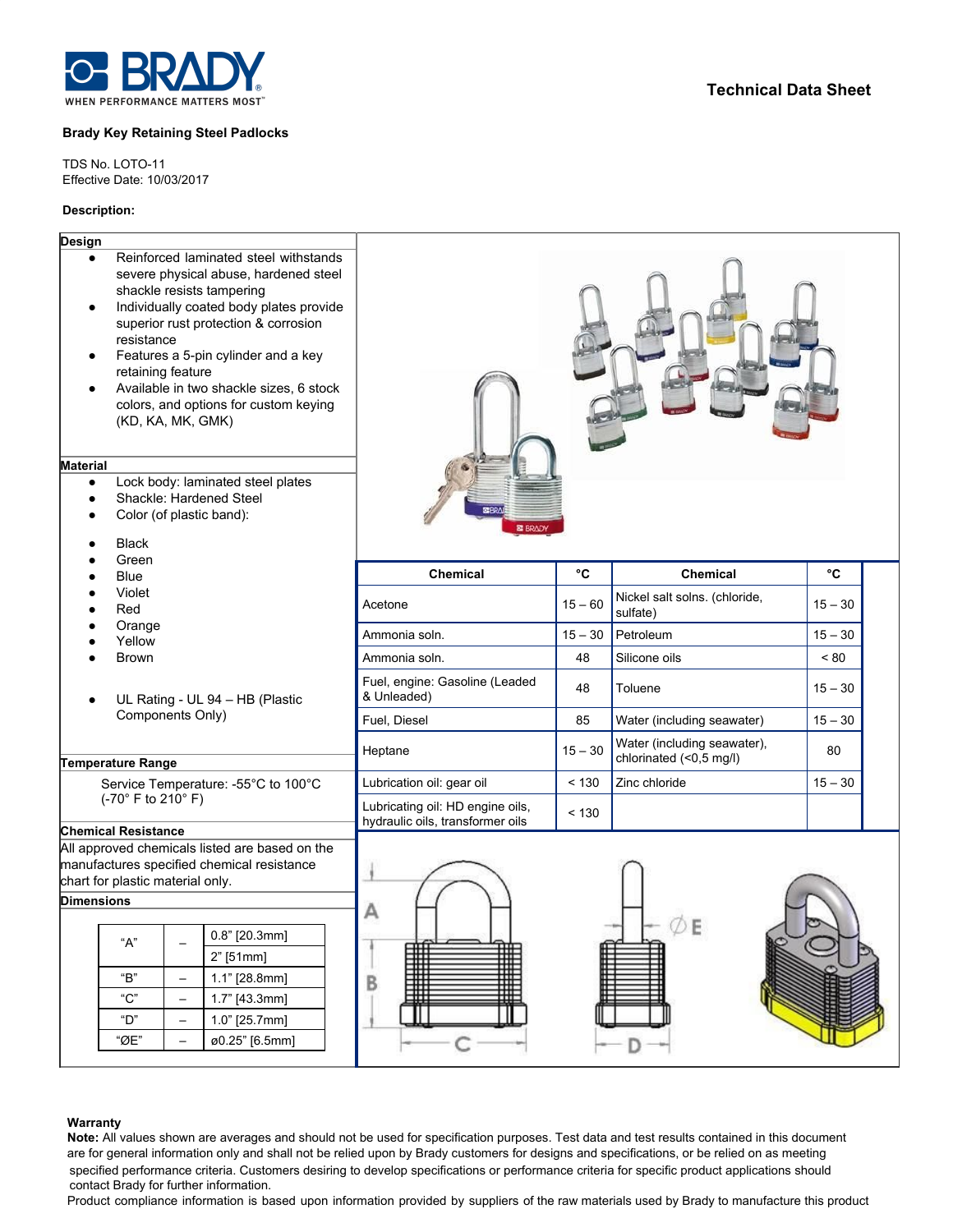or based on results of testing using recognized analytical methods performed by a third party, independent laboratory. As such, Brady makes no independent representations or warranties expressed or implied, and assumes no liability in connection with the use of this information.

## **Catalog Numbers**

### **Brady - North America** www.bradyid.com

| 3/4" Shackle |            | 2" Shackle                            |                                        |                                    |                             |
|--------------|------------|---------------------------------------|----------------------------------------|------------------------------------|-----------------------------|
| 1 Padlock    | 6 Padlocks | 1 Padlock -<br><b>Keyed Different</b> | 6 Padlocks -<br><b>Keyed Different</b> | 3 Padlocks -<br><b>Keyed Alike</b> | 6 Padlocks -<br>Keyed Alike |
| 143126       | 118935     | 143138                                | 118941                                 | 118971                             | 118972                      |
| 143128       | 118936     | 143140                                | 118942                                 | 118973                             | 118974                      |
| 143130       | 118937     | 143142                                | 118943                                 | 118975                             | 118976                      |
| 143132       | 118938     | 143144                                | 118944                                 | 118977                             | 118978                      |
| 143136       | 118939     | 143146                                | 118945                                 | 118979                             | 118981                      |
|              | 118940     | 143148                                | 118946                                 | 118981                             | 118982                      |

## **Brady - Europe** www.en.bradyeurope.com

| 6 Padlocks - Keyed Different |               |             |  |
|------------------------------|---------------|-------------|--|
| 3/4" [20mm]                  | $1.5"$ [38mm] | $2"$ [51mm] |  |
| 814086                       | 814095        | 814104      |  |
| 814087                       | 814096        | 814105      |  |
| 814088                       | 814097        | 814106      |  |
| 814089                       | 814098        | 814107      |  |
| 814090                       | 814099        | 814108      |  |
| 814094                       | 814100        | 814109      |  |
|                              | 814101        | 814110      |  |
|                              | 814102        | 814111      |  |
|                              | 814103        | 814112      |  |

### **Details: MSDS Information**

## **1. HAZARDS IDENTIFICATION**

This product is NOT DANGEROUS and contains no hazardous ingredients

### **2. FIRST AID MEASURES/HEALTH INFORMATION PROTECTION**

| Eye Contact:            | Not applicable, product is inert                                                                                                                                                                    |
|-------------------------|-----------------------------------------------------------------------------------------------------------------------------------------------------------------------------------------------------|
| Ingestion:              | Not applicable, first aid is not normally required.                                                                                                                                                 |
| Inhalation:             | Not applicable                                                                                                                                                                                      |
| Skin Contact:           | Not applicable, product is inert, except if product is melted use gloves. For hot melted product, immerse in or flush affected area<br>with water to dissipate heat, then obtain medical attention. |
| Exposure Limits:        | None                                                                                                                                                                                                |
| <b>Threshold Limits</b> | None                                                                                                                                                                                                |
| Personal Protection:    | None (ambient conditions)                                                                                                                                                                           |
| NPCA-HMIS Rating:       | Health: 0; Flammability: 1; Reactivity: 0                                                                                                                                                           |
| NFPA-704 Rating:        | Health: 0; Flammability: 1; Reactivity: 0                                                                                                                                                           |

# **3. FIRE-FIGHTING MEASURES**

| Be cautious of hot melted Nylon  | Use water spray to cool fire, exposed surfaces, and to protect personnel                                        |
|----------------------------------|-----------------------------------------------------------------------------------------------------------------|
| Isolate product from fire        | Respiratory and eye protection is required for fire fighting personnel                                          |
| Extinguish fire with water spray | Decomposition products under fire conditions: Oxygen-lean conditions may<br>cause monoxide and irritating smoke |

### **4. ACCIDENTAL RELEASE MEASURES**

| _and  | Recover material and place in suitable container for reuse or for disposal in conformance with local regulations  |
|-------|-------------------------------------------------------------------------------------------------------------------|
| Water | Recover material and place in suitable container for reuse or for disposal in conformance with local regulations. |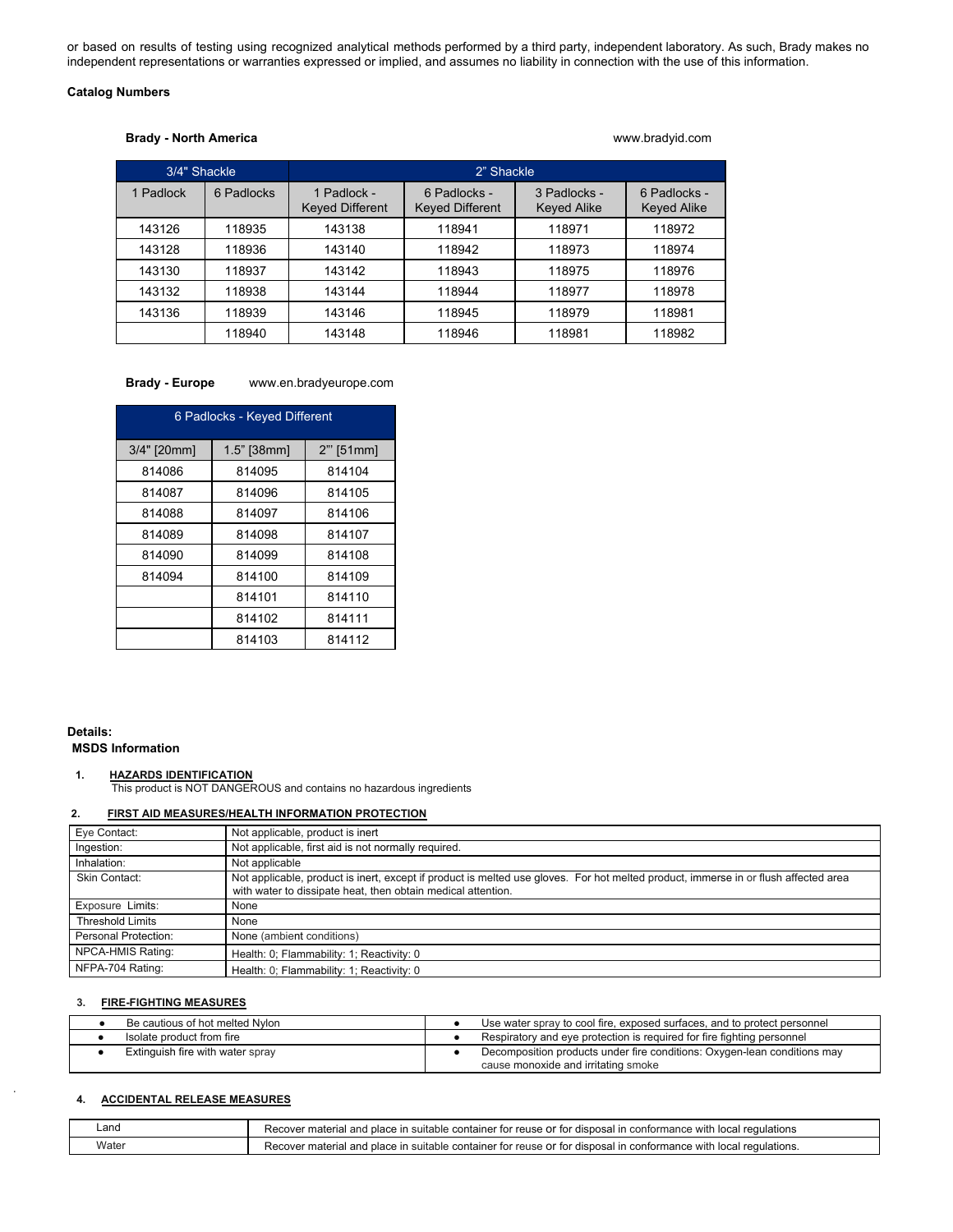### **5. HANDLING AND STORAGE**

| Handling                                            | Storage                                          |
|-----------------------------------------------------|--------------------------------------------------|
| No precautions noted-see local regulation if needed | Storage pressure: Atmospheric                    |
|                                                     | Storage temperature: Ambient, no direct sunlight |

### **6. EXPOSURE CONTROLS/PERSONAL PROTECTION**

| 6.1 Exposure limit values | 6.2 Exposure Controls                                    |
|---------------------------|----------------------------------------------------------|
| None                      | 6.2.1 Occupational Exposure Controls                     |
|                           | 6.2.1.1 Respiratory Protection: Not applicable           |
|                           | 6.2.1.2 Hand Protection: Not applicable                  |
|                           | 6.2.1.3 Eye Protection: Not applicable                   |
|                           | 6.2.1.4 Skin Protection: Not applicable                  |
|                           | 6.2.2 Environmental Exposure Controls: No data available |
|                           |                                                          |

### **7. PHYSICAL AND CHEMICAL PROPERTIES**

| "<br>Into<br><b>ICHU</b>                     |  |
|----------------------------------------------|--|
| Othe<br>intr<br>IOITE<br>11 I<br>.<br>.<br>. |  |

# **8. STABILITY AND REACTIVITY**

#### **9. ECOLOGICAL INFORMATION**

| 9.1 | Ecotoxicity                       | No data available |
|-----|-----------------------------------|-------------------|
|     | 9.2 Mobility                      | No data available |
|     | 9.3 Persistence and Degradability | No data available |
|     | 9.4 Bioaccumulative Potential     | No data available |
|     | 9.5 Other Adverse Effects         | No data available |
|     |                                   |                   |

### **10. DISPOSAL CONSIDERATIONS**

None of the materials in this product are Recyclable, dispose of all materials in accordance with an applicable federal, state, and local law.

# **11. TRANSPORT INFORMATION**

No data available

### **12. REGULATORY INFORMATION**

| This product has been tested and validated to the Regulatory Requirements listed below. |                                                        |  |                    |
|-----------------------------------------------------------------------------------------|--------------------------------------------------------|--|--------------------|
|                                                                                         | OSHA 29 CFR 1910.147 ©(4)(ii)( A)(1)/(c) (5)(ii)(C)(1) |  | ANSI standard 7244 |

# **13. OTHER INFORMATION**

No data available